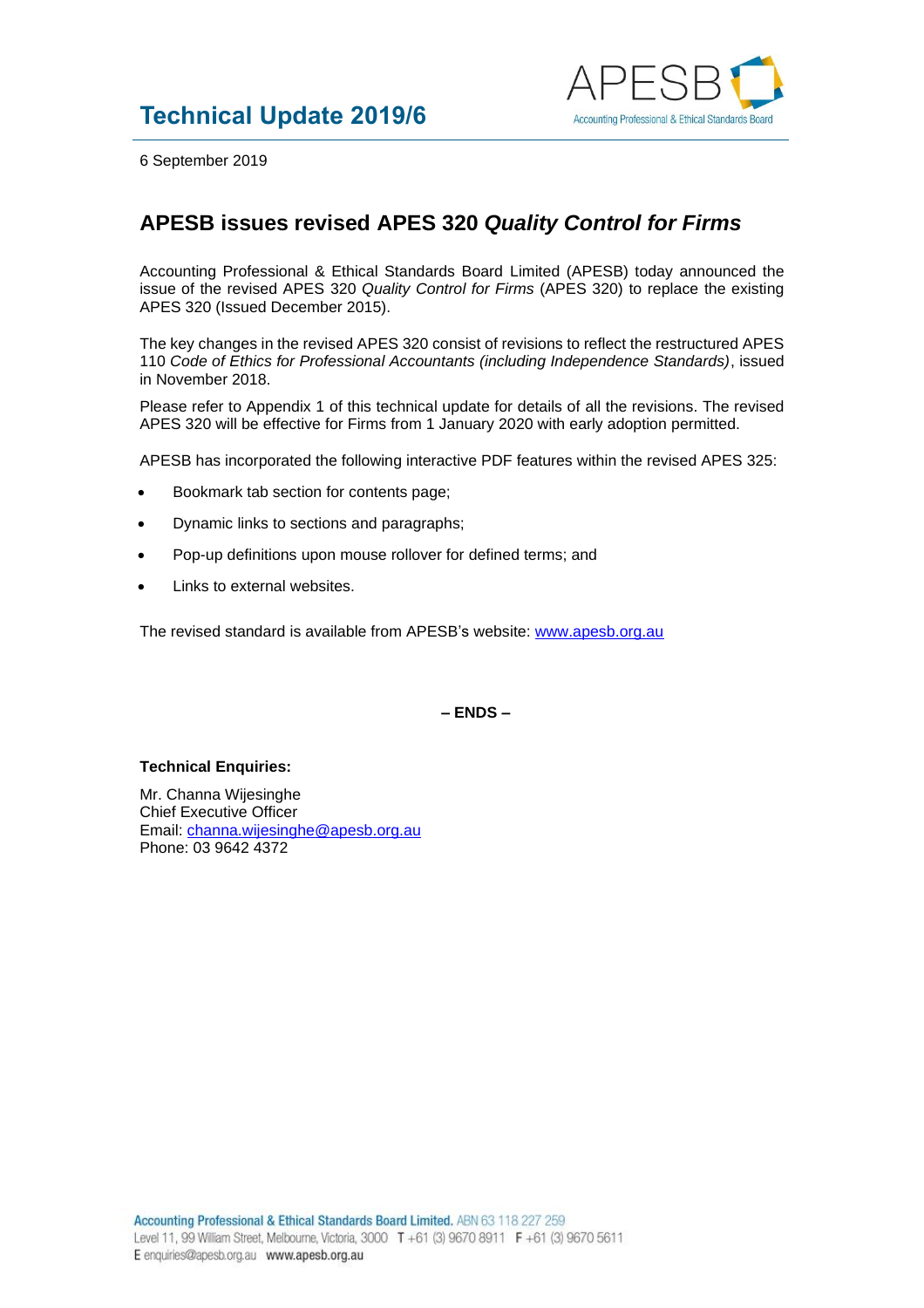## **Appendix 1**

## **Revision to APES 320 (Issued December 2015)**

Accounting Professional & Ethical Standards Board Limited (APESB) has approved the following revisions to APES 320 *Quality Control for Firms* which was originally issued in May 2006 and revised in May 2009 and December 2015.

| Paragraph<br><b>Reference</b> | <b>Revisions</b>                                                                                                                                                                                                                                                                                                                                                                                                                                                                                                                                            |
|-------------------------------|-------------------------------------------------------------------------------------------------------------------------------------------------------------------------------------------------------------------------------------------------------------------------------------------------------------------------------------------------------------------------------------------------------------------------------------------------------------------------------------------------------------------------------------------------------------|
| 1.2                           | Accounting Professional & Ethical Standards Board Limited (APESB) has<br>revised professional standard APES 320 Quality Control for Firms (the<br>Standard). Systems of quality control in compliance with this Standard were<br>required to be established by Firms by 1 January 2010. This Standard<br>supersedes APES 320 issued in May 2009 December 2015 and Firms are<br>required to incorporate appropriate amendments to their systems of quality<br>control by 1 April 2016 January 2020. Earlier adoption of this Standard is<br>permitted.       |
| 1.6                           | Members in Public Practice shall be familiar comply with relevant<br>other applicable Professional Standards and be familiar with relevant<br>guidance notes when providing Professional Services. All Members<br>shall comply with the fundamental principles outlined in the Code.                                                                                                                                                                                                                                                                        |
| 1.11                          | A Firm's Personnel may be required to comply with additional standards<br>and guidance regarding quality control procedures at the Engagement<br>level. For example in respect of Assurance Engagements, Auditing<br>Standard ASA 220 Quality Control for an Audit of a Financial Report and<br>Other Historical Financial Information (or equivalent predecessor ASA),<br>issued by the Auditing and Assurance Standards Board (AUASB)<br>establishes standards and provides guidance on quality control procedures<br>for audits at the Engagement level. |
| $\overline{2}$                | Defined terms are shown in the body of the Standard in title case.                                                                                                                                                                                                                                                                                                                                                                                                                                                                                          |
|                               | For the purpose of this Standard:                                                                                                                                                                                                                                                                                                                                                                                                                                                                                                                           |
| 2(e)                          | <b>Engagement Team<sup>1</sup></b> means all Partners and Staff performing the<br>Engagement, and any individuals engaged by the Firm or a Network Firm<br>who perform procedures on the Engagement. This excludes external<br>experts engaged by the Firm or by a Network Firm.                                                                                                                                                                                                                                                                            |
|                               | Footnote:                                                                                                                                                                                                                                                                                                                                                                                                                                                                                                                                                   |
|                               | The definition of Engagement Team in the Code does not exclude has<br>1<br>been amended from the International equivalent to remove the<br>reference to individuals within the Client's internal audit function who<br>provide direct assistance on an Aaudit Engagement as the AUASB has<br>prohibited the use of direct assistance in Auditing and Assurance<br>Standard ASA 610 Using the Work of Internal Auditors (November<br>2013).                                                                                                                  |
| 2(f)                          | <b>Firm</b> means:                                                                                                                                                                                                                                                                                                                                                                                                                                                                                                                                          |
|                               | A sole practitioner, partnership, corporation or other entity of<br>$(i)$ .<br>professional accountants;                                                                                                                                                                                                                                                                                                                                                                                                                                                    |
|                               | $(i)$ An entity that controls such parties, through ownership, management<br>or other means;                                                                                                                                                                                                                                                                                                                                                                                                                                                                |
|                               | (iii)• An entity controlled by such parties, through ownership, management<br>or other means; or                                                                                                                                                                                                                                                                                                                                                                                                                                                            |
|                               | (iv)• An Auditor-General's office or department.                                                                                                                                                                                                                                                                                                                                                                                                                                                                                                            |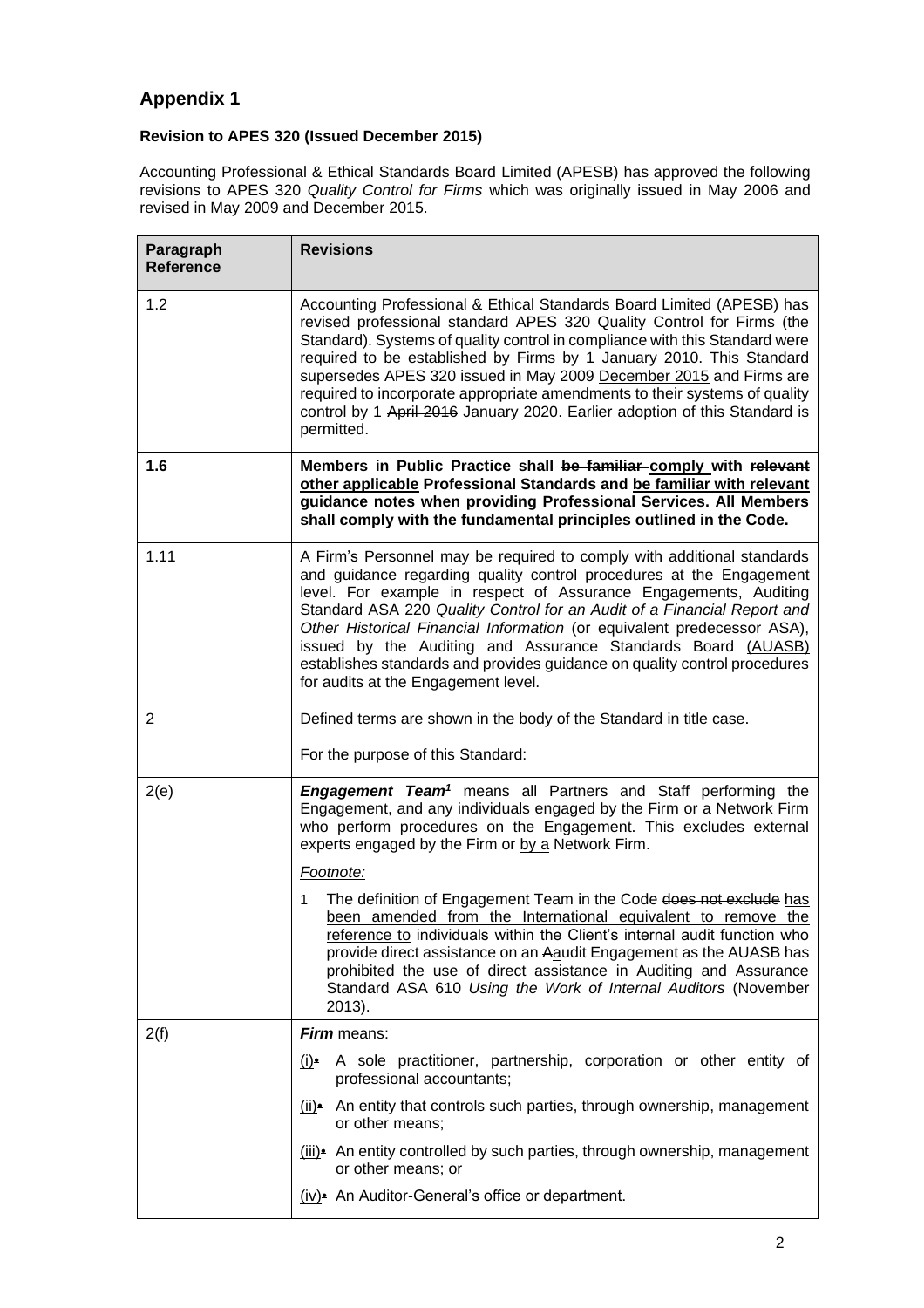| Paragraph<br><b>Reference</b> | <b>Revisions</b>                                                                                                                                                                                                                                                                                                                                                                                                                                                                       |
|-------------------------------|----------------------------------------------------------------------------------------------------------------------------------------------------------------------------------------------------------------------------------------------------------------------------------------------------------------------------------------------------------------------------------------------------------------------------------------------------------------------------------------|
| 2(j)                          | <b>Network</b> means a larger structure:                                                                                                                                                                                                                                                                                                                                                                                                                                               |
|                               | That is aimed at co-operation cooperation; and<br>(i)                                                                                                                                                                                                                                                                                                                                                                                                                                  |
|                               | (ii) That is clearly aimed at profit or cost-sharing or shares common<br>ownership, control or management, common quality control policies<br>and procedures, common business strategy, the use of a common<br>brand-name, or a significant part of professional resources.                                                                                                                                                                                                            |
| 2(0)                          | Relevant Ethical Requirements means ethical requirements to which the<br>Engagement Team and Engagement Quality Control Reviewer are subject,<br>which ordinarily comprise Parts A 1 and B 3 and, if applicable, Part 4A or<br>4B of the Code.                                                                                                                                                                                                                                         |
| AUST $2.1(a)$                 | Assurance Engagement means an Engagement in which a Member in<br>Public Practice aims to obtain sufficient appropriate evidence in order to<br>express a conclusion designed to enhance the degree of confidence of the<br>intended users other than the responsible party about the subject matter<br>information (that is, the outcome of the measurement or evaluation of an<br>underlying subject matter against criteria).                                                        |
|                               | This includes an Engagement in accordance with the Framework for<br>Assurance Engagements issued by the AUASB or in accordance with<br>specific relevant standards, such as International Standards on Auditing,<br>for Assurance Engagements.                                                                                                                                                                                                                                         |
|                               | (For guidance on Assurance Engagements, see the Framework for<br>Assurance Engagements issued by the AUASB. The Framework for<br>Assurance Engagements describes the elements and objectives of an<br>Assurance Engagement and identifies engagements to which Australian<br><b>Auditing Standards (ASAs), Standards on Review Engagements (ASREs)</b><br>and Standards on Assurance Engagements (ASAEs) apply.)                                                                       |
| AUST 2.1(d)                   | <b>Code</b> means APES 110 Code of Ethics for Professional Accountants<br>(including Independence Standards).                                                                                                                                                                                                                                                                                                                                                                          |
| <b>AUST 2.1(e)</b>            | <b>Engagement</b> means an agreement, whether written or otherwise, between<br>a Member in Public Practice and a Client relating to the provision of<br>Professional Services by a Member in Public Practice. However,<br>consultations with a prospective Client prior to such an agreement are not<br>part of an Engagement.                                                                                                                                                         |
| <b>AUST 2.1(f)</b>            | <b>Engagement Partner</b> means the Partner or other person in the Firm who<br>is responsible for the Engagement and its performance, and for the report<br>that is issued on behalf of the Firm, and who, where required, has the<br>appropriate authority from a professional, legal or regulatory body. In public<br>sector audit organisations, the term includes a suitably qualified person to<br>whom the Auditor-General has delegated Engagement Partner<br>responsibilities. |
| AUST $2.1(g)$                 | Independence is comprises:                                                                                                                                                                                                                                                                                                                                                                                                                                                             |
|                               | Independence of mind – the state of mind that permits the expression<br>$(i)$ .<br>of a conclusion without being affected by influences that compromise<br>professional judgement, thereby allowing an individual to act with<br>integrity, and exercise objectivity and professional scepticism.                                                                                                                                                                                      |
|                               | $(ii)$ Independence in appearance – the avoidance of facts and<br>circumstances that are so significant that a reasonable and informed<br>third party would be likely to conclude, weighing all the specific facts<br>and circumstances, that a Firm's, or a member of the an Engagement                                                                                                                                                                                               |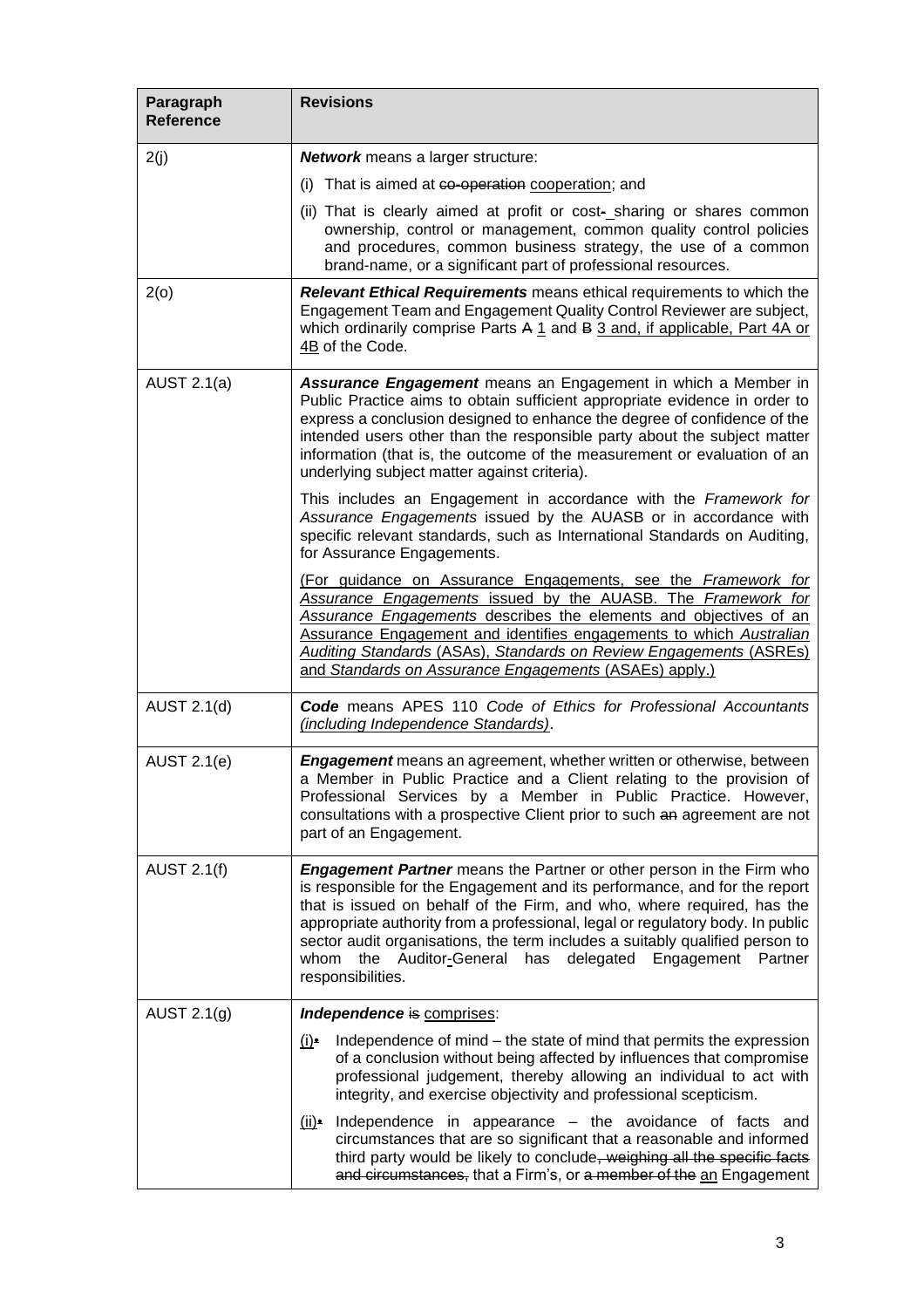| Paragraph<br><b>Reference</b> | <b>Revisions</b>                                                                                                                                                                                                                                                                                                                                                                                                                                                                                                                                                             |
|-------------------------------|------------------------------------------------------------------------------------------------------------------------------------------------------------------------------------------------------------------------------------------------------------------------------------------------------------------------------------------------------------------------------------------------------------------------------------------------------------------------------------------------------------------------------------------------------------------------------|
|                               | Team's, member's integrity, objectivity or professional scepticism has<br>been compromised.                                                                                                                                                                                                                                                                                                                                                                                                                                                                                  |
| <b>AUST 2.1(h)</b>            | Key Audit Partner means the Engagement Partner, the individual<br>responsible for the Engagement Quality Control Review, and other audit<br>Partners, if any, on the Engagement Team who make key decisions or<br>judgements on significant matters with respect to the audit of the financial<br>statements on which the Firm will express an opinion. Depending upon the<br>circumstances and the role of the individuals on the audit, "other audit<br>Partners" may might include, for example, audit Partners responsible for<br>significant subsidiaries or divisions. |
| <b>AUST 2.1(j)</b>            | Member in Public Practice means a Member, irrespective of functional<br>classification (e.g. for example, audit, tax, or consulting) in a Firm that<br>provides Professional Services. This term is also used to refer to a Firm of<br>Members in Public Practice and means a practice entity and a participant<br>in that practice entity as defined by the applicable Professional Body.                                                                                                                                                                                   |
| <b>AUST 2.1(k)</b>            | Professional Activity means an activity requiring accountancy or related<br>skills undertaken by a Member, including accounting, auditing, taxation,<br>management consulting, and financial management.                                                                                                                                                                                                                                                                                                                                                                     |
| 21                            | Part B 3 Members in Public Practice and Independence Standards (Parts<br>4A and 4B) of the Code illustrates how the conceptual framework is to be<br>applied in specific situations. It provides examples of safeguards that may<br>be appropriate to how to evaluate and address threats to compliance with<br>the fundamental principles and also provides including examples of<br>situations where safeguards are not available to address the threats.                                                                                                                  |
| 23                            | In complying with the requirements in paragraphs 19, 24–26, 29 and 31,<br>the definitions of "Firm", "Network" and "Network Firms" used in the<br>Relevant Ethical Requirements apply in so far as is necessary to interpret<br>those ethical requirements.                                                                                                                                                                                                                                                                                                                  |
| 24                            | A Firm shall establish policies and procedures designed to provide it<br>with Reasonable Assurance that the Firm, its Personnel and, where<br>applicable, others subject to Independence requirements (including<br>Network Firm's Personnel) maintain Independence where required by<br>Relevant Ethical Requirements. Such policies and procedures shall<br>enable the Firm to:<br>Ccommunicate its Independence requirements to its Personnel<br>(a)                                                                                                                      |
|                               | and, where applicable, others subject to them; and                                                                                                                                                                                                                                                                                                                                                                                                                                                                                                                           |
|                               | lidentify and evaluate circumstances and relationships that<br>(b)<br>create threats to Independence, and to take appropriate action<br>to eliminate those threats or reduce them to an acceptable level<br>by eliminating the circumstances creating the threats, applying<br>safeguards (if available), or, if considered appropriate, to<br>withdraw from the Engagement, (where withdrawal is possible<br>under applicable law or regulation).                                                                                                                           |
| AUST 27                       | Guidance on threats to Independence and safeguards, including<br>application to specific situations, is set out in the Code. The Code also<br>requires threats to Independence that are not clearly insignificant to be<br>documented and include a description of the threats identified and the<br>safeguards approach applied to eliminate or reduce the threats to an<br>acceptable level.                                                                                                                                                                               |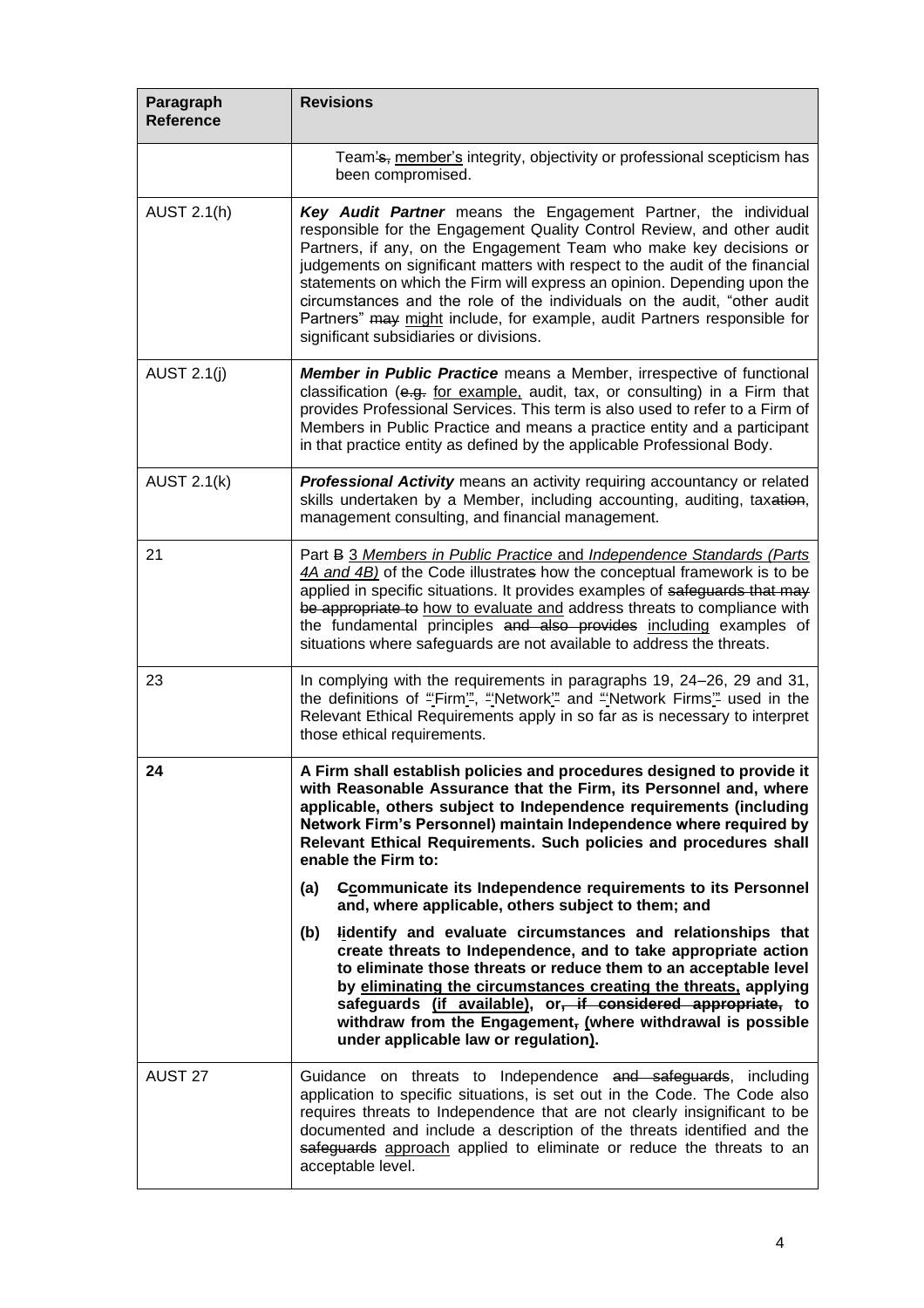| Paragraph<br><b>Reference</b> | <b>Revisions</b>                                                                                                                                                                                                                                                                                                                                                                                                                                                                                                                                                                                                     |
|-------------------------------|----------------------------------------------------------------------------------------------------------------------------------------------------------------------------------------------------------------------------------------------------------------------------------------------------------------------------------------------------------------------------------------------------------------------------------------------------------------------------------------------------------------------------------------------------------------------------------------------------------------------|
| AUST 28                       | A Firm receiving notice of a breach of Independence policies and<br>procedures should promptly communicate relevant information to<br>Engagement Partners, others in the Firm as appropriate and, where<br>applicable, experts contracted by the Firm and Network Firm Personnel, for<br>appropriate action. Appropriate action by the Firm and the relevant<br>Engagement Partner should include applying undertaking appropriate<br>safeguards actions to eliminate the threats to Independence, or to reduce<br>them threats to an acceptable level, by applying safequards or withdrawing<br>from the Engagement |
| 31                            | A Firm shall establish policies and procedures:                                                                                                                                                                                                                                                                                                                                                                                                                                                                                                                                                                      |
|                               | Ssetting out criteria for determining the need for safeguards to<br>(a)<br>reduce reducing the familiarity threat to an acceptable level<br>(including the application of safeguards if available) when using<br>the same senior Personnel on an Assurance Engagement over a<br>long period of time; and                                                                                                                                                                                                                                                                                                             |
|                               | Rrequiring, for audits of financial statements of Listed Entities,<br>(b)<br>the rotation of the Engagement Partner and the individuals<br>responsible for Engagement Quality Control Review, and where<br>applicable, others subject to rotation requirements, after a<br>specified period in compliance with<br>Relevant<br><b>Ethical</b><br>Requirements.                                                                                                                                                                                                                                                        |
| 36                            | Listed Entities, as referred to in paragraphs 31 and 34, are not common in<br>the public sector. However, there may be other public sector entities that<br>are significant due to size, complexity or public interest aspects, and which<br>consequently have a wide range of stakeholders. Therefore, there may be<br>instances when a Firm determines, based on its quality control policies and<br>procedures, that a public sector entity is significant for the purposes of<br>expanded quality control procedures.                                                                                            |
| 46                            | <b>Assurance Practices Only</b>                                                                                                                                                                                                                                                                                                                                                                                                                                                                                                                                                                                      |
|                               | [The above heading has been added before paragraph 46]                                                                                                                                                                                                                                                                                                                                                                                                                                                                                                                                                               |
| 52                            | Performance evaluation, compensation and promotion procedures give<br>due recognition and reward to the development and maintenance of<br>competence and commitment to ethical principles. Steps a Firm may take<br>in developing and maintaining competence and commitment to ethical<br>principles include:                                                                                                                                                                                                                                                                                                        |
|                               | Mmaking Personnel aware of the Firm's expectations regarding<br>(a)<br>performance and ethical principles;                                                                                                                                                                                                                                                                                                                                                                                                                                                                                                           |
|                               | Poroviding Personnel with evaluation of, and counselling counseling<br>(b)<br>on, performance, progress and career development; and                                                                                                                                                                                                                                                                                                                                                                                                                                                                                  |
|                               | Hhelping Personnel understand that advancement to positions of<br>(c)<br>greater responsibility depends, among other things,<br>upon<br>performance quality and adherence to ethical principles, and that<br>failure to comply with the Firm's policies and procedures may result<br>in disciplinary action.                                                                                                                                                                                                                                                                                                         |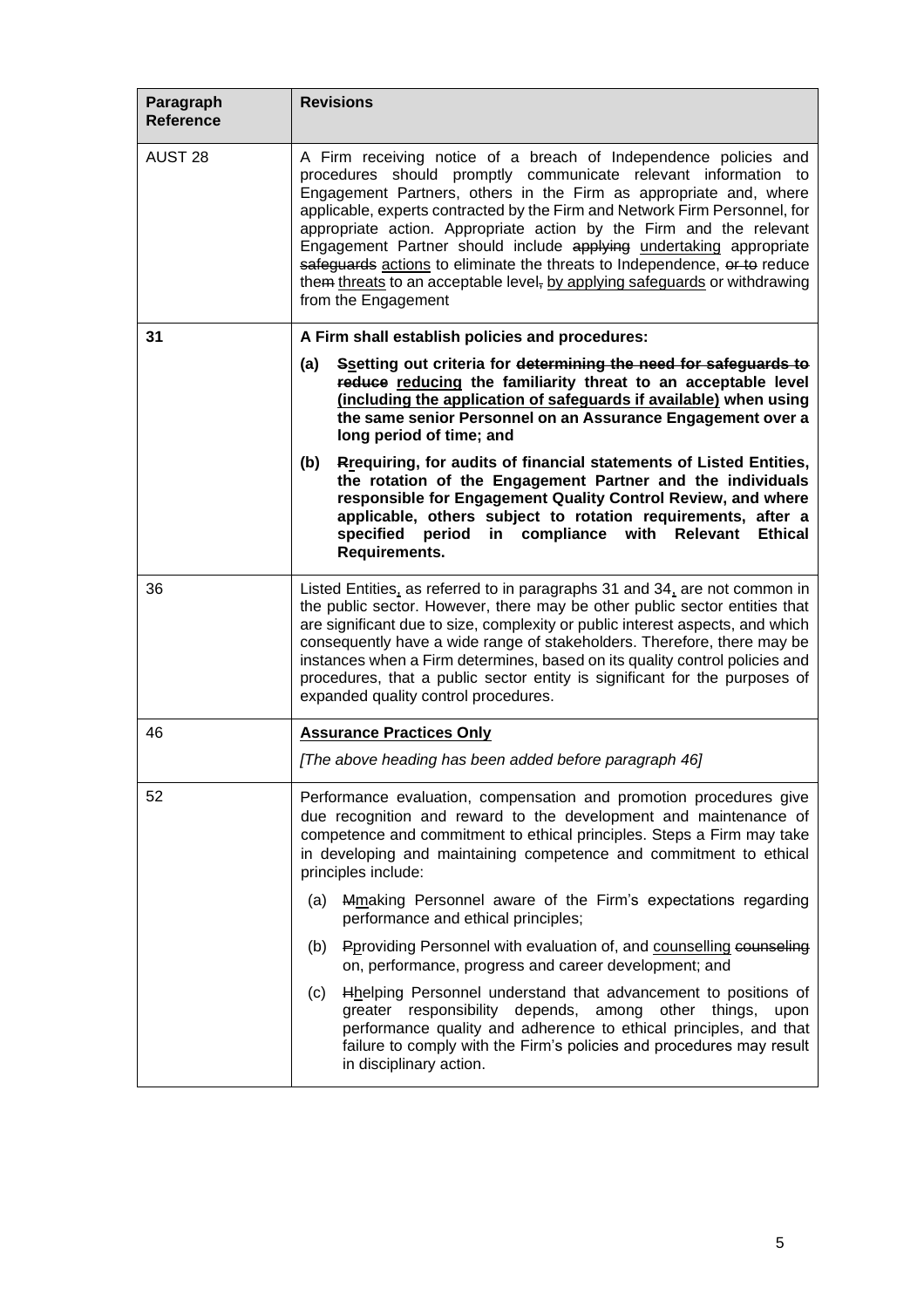| Paragraph<br><b>Reference</b> | <b>Revisions</b>                                                                                                                                                                                                                                                                                                                                                                                                                                                                                                                                                                                 |
|-------------------------------|--------------------------------------------------------------------------------------------------------------------------------------------------------------------------------------------------------------------------------------------------------------------------------------------------------------------------------------------------------------------------------------------------------------------------------------------------------------------------------------------------------------------------------------------------------------------------------------------------|
| 57                            | A Firm's assignment of Engagement Teams and the determination of the<br>level of supervision required, include for example, consideration of the<br>Engagement Team's:                                                                                                                                                                                                                                                                                                                                                                                                                           |
|                               | Understanding of, and practical experience with, Engagements of a<br>$\bullet$<br>similar nature and complexity through appropriate training and<br>participation;                                                                                                                                                                                                                                                                                                                                                                                                                               |
|                               | Understanding of Professional Standards and applicable legal and<br>٠<br>regulatory requirements;                                                                                                                                                                                                                                                                                                                                                                                                                                                                                                |
|                               | Technical knowledge and expertise, including knowledge of relevant<br>$\bullet$<br>information technology;                                                                                                                                                                                                                                                                                                                                                                                                                                                                                       |
|                               | Knowledge of relevant industries in which the Clients operate;<br>$\bullet$                                                                                                                                                                                                                                                                                                                                                                                                                                                                                                                      |
|                               | Ability to apply professional judgement; and<br>$\bullet$                                                                                                                                                                                                                                                                                                                                                                                                                                                                                                                                        |
|                               | Understanding of the Firm's quality control policies and procedures.<br>٠                                                                                                                                                                                                                                                                                                                                                                                                                                                                                                                        |
| 78                            | Other matters relevant to evaluating the significant judgements made by<br>the Engagement Team that may be considered in an Engagement Quality<br>Control Review of an audit of financial statements of a Listed Entity include:                                                                                                                                                                                                                                                                                                                                                                 |
|                               | Significant risks identified during the Engagement and the responses<br>$\bullet$<br>to those risks.                                                                                                                                                                                                                                                                                                                                                                                                                                                                                             |
|                               | Judgements made, particularly with respect to materiality and<br>$\bullet$<br>significant risks.                                                                                                                                                                                                                                                                                                                                                                                                                                                                                                 |
|                               | The significance and disposition of corrected and uncorrected<br>$\bullet$<br>misstatements identified during the Engagement.                                                                                                                                                                                                                                                                                                                                                                                                                                                                    |
|                               | The matters to be communicated to management and those charged<br>$\bullet$<br>with governance and, where applicable, other parties such as<br>regulatory bodies.                                                                                                                                                                                                                                                                                                                                                                                                                                |
|                               | These other matters, depending of on the circumstances, may also be<br>applicable for Engagement Quality Control Reviews for audits of financial<br>statements of other entities as well as reviews of financial statements and<br>other assurance and related services Engagements.                                                                                                                                                                                                                                                                                                             |
| 86                            | In the public sector, a statutorily appointed auditor (for example, an Auditor-<br>General, or other suitably qualified person appointed on behalf of the<br>Auditor-General) may act in a role equivalent to that of Engagement Partner<br>with overall responsibility for public sector audits. In such circumstances,<br>where applicable, the selection of the Engagement Quality Control<br>Reviewer should include consideration of the need for Independence from<br>the audited entity and the ability of the Engagement Quality Control<br>Reviewer to provide an objective evaluation. |
| 105                           | otherwise<br>specified<br>by law or<br><b>Unless</b><br>regulation, Engagement<br>Documentation is the property of a Firm. The Firm may, at its discretion,<br>make portions of, or extracts from, Engagement Documentation available<br>to Clients, provided such disclosure does not undermine the validity of the<br>work performed, or, in the case of Assurance Engagements, the<br>Independence of the Firm or its Personnel.                                                                                                                                                              |
| 130.                          | Systems of quality control in compliance with this Standard were required<br>to be established by Firms by 1 January 2010. This Standard supersedes<br>APES 320 issued in May 2009 December 2015 and Firms are required to<br>incorporate appropriate amendments to their systems of quality control by<br>1 April 2016 January 2020. Firms should consider the appropriate<br>transitional arrangements for Engagements in process at that date.                                                                                                                                                |